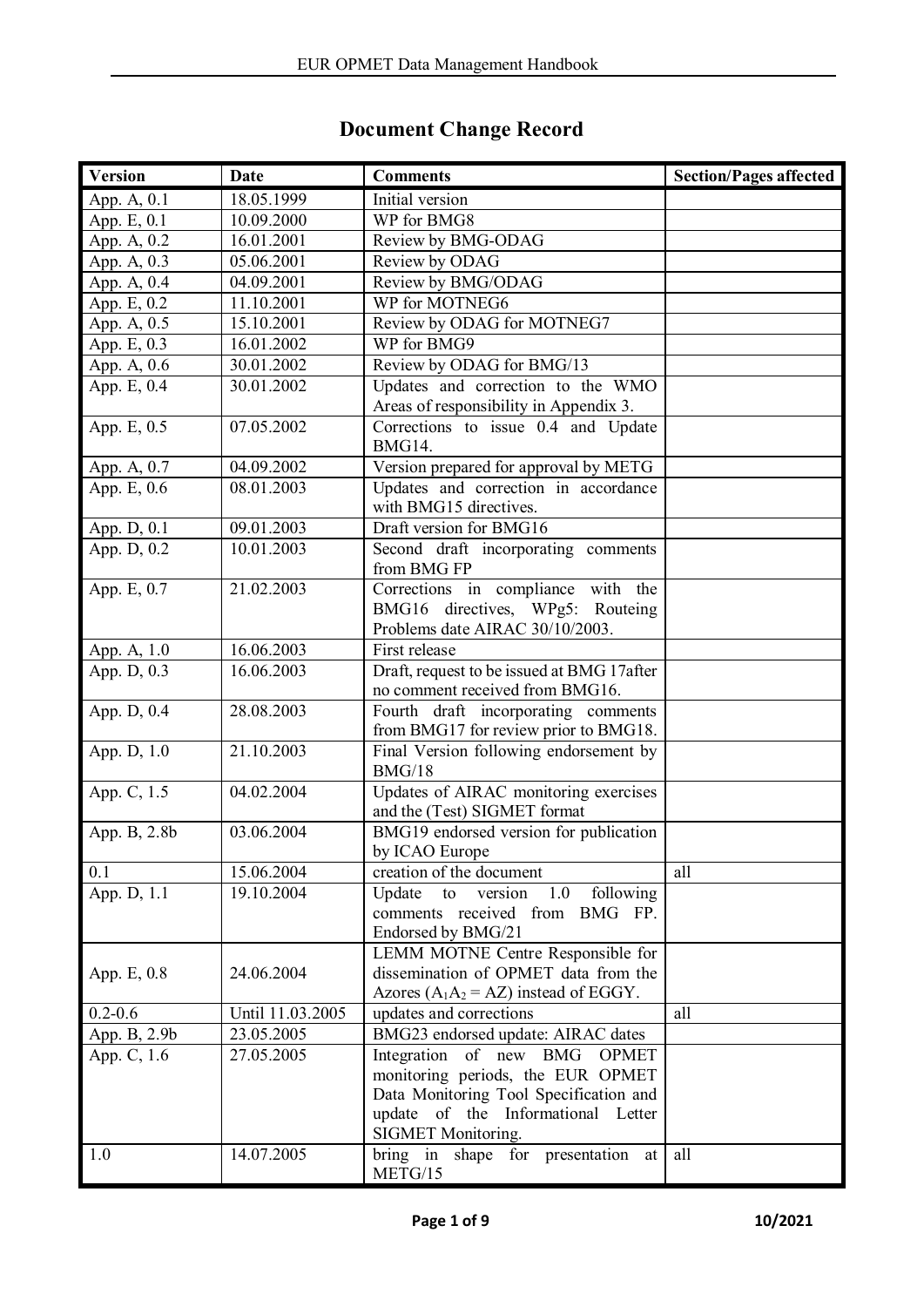| App. B, $3.\overline{0}$ | 19.12.2005       | BMG24: Introduction of DELTIM /           |                      |
|--------------------------|------------------|-------------------------------------------|----------------------|
|                          |                  | NEWTIM keywords in the METNO              |                      |
|                          |                  | Update notification message for expiring  |                      |
|                          |                  | / new TAF Validity Period(s).             |                      |
| App. B, $3.1(b)$         | 03.04.2006       | BMG25: Update of BMG<br>Group             |                      |
|                          |                  | Members List: Switzerland, correction to  |                      |
|                          |                  | contact references.                       |                      |
| App. A, 2.0              | 28.06.2006       | Second release ; includes FV/FK +         |                      |
|                          |                  | catalogue based on EUR FASID              |                      |
| App. D, 1.1b             | xx.08.2006       | ICAO EUR version for publication          |                      |
| $1.01 - 1.03$            | Until 26.09.2006 | corrections<br>throughout<br>minor<br>the | all                  |
|                          |                  | document                                  |                      |
|                          |                  | add general information table on front    |                      |
|                          |                  | page                                      |                      |
|                          |                  | add "Document Control Log" - update       |                      |
|                          |                  | "Table of Contents"                       |                      |
| 1.04                     | 05.10.2006       | rename "Document Control Log" to          |                      |
|                          |                  | Document Change<br>Record" update         | $\mathbf{i}$         |
|                          |                  | "Table of Contents"                       | $ii - iii$           |
|                          |                  | add Switzerland to BMG members            | 2                    |
|                          |                  | replace GOS with Russian Federation       | 2                    |
|                          |                  | update MOTNE Centres responsibilities     | 6                    |
|                          |                  | (BMG25)                                   | 19                   |
|                          |                  | add section 10 "GAMET Exchange"           | 40-43                |
|                          |                  | update SIGMET examples (annex 3           |                      |
|                          |                  | amd73)                                    |                      |
| App. B, 3.3b             | 05.10.2006       | ICAO EUR version publication.             | 3.3 <sub>b</sub>     |
| App. C, 1.6b             | 05.10.2006       | ICAO EUR version for publication.         | 8.2, Page 8          |
|                          |                  | EUR<br>Update<br>OPMET<br>monitoring      |                      |
|                          |                  | exercises schedule.                       |                      |
|                          | 05.10.2006       |                                           | All                  |
| App. E, 1.0              |                  | ICAO EUR version for publication.         |                      |
| App. F, 1.0              | 05.10.2006       | ICAO EUR version for publication.         | All                  |
| App. C, 1.7b             | 05.01.2007       | Email addresses, telephone and FAX        | 2.4, Page 4          |
|                          |                  | numbers deleted for SPAM protection.      | 3.1.3, Page 5        |
|                          |                  | Integration of AIRAC 18/01/2007 new       | 6.2.1, Page 6        |
|                          |                  | (Test) Volcanic Ash Advisory bulletins    | 8.4, Page 8          |
|                          |                  | $(TT = FV)$ .                             | 9.2.4.3, Page 9      |
|                          |                  |                                           | 9.2.4.4, Page 9      |
|                          |                  |                                           | 10.2, Page 10        |
|                          |                  |                                           | Att. 1, Pages 10, 11 |
| App. C, 1.8b             | 02.02.2007       | Update of the (Test) SIGMET               | Att.1, Pages 8 to 12 |
|                          |                  | Monitoring informational letter: in the   |                      |
|                          |                  | SIGMET examples, EGRR instead of          |                      |
|                          |                  | EGGY; LOWW instead of LOWM.               |                      |
| 1.05                     | 10.10.2007       | Reformatted to ICAO standard              | All                  |
|                          |                  | SIGMET validation updated                 | 12.2.4               |
|                          |                  | Examples corrected to AMD73 format        | 12.3                 |
| App. B, 3.4b             | 08.11.2007       | Table of contents update.                 | Page ii              |
|                          |                  | Update of section II: Regional and Inter- | Page 2               |
|                          |                  | Regional OPMET Data Requests.             |                      |
|                          |                  | Update of Attachment 7: Definition of the | Pages 13, 16, 17     |
|                          |                  | procedures, and the application form for  |                      |
|                          |                  | requesting EUR/Non EUR OPMET data.        |                      |
| App. C, 1.9b             | 08.11.2007       | Table of contents                         | Page ii              |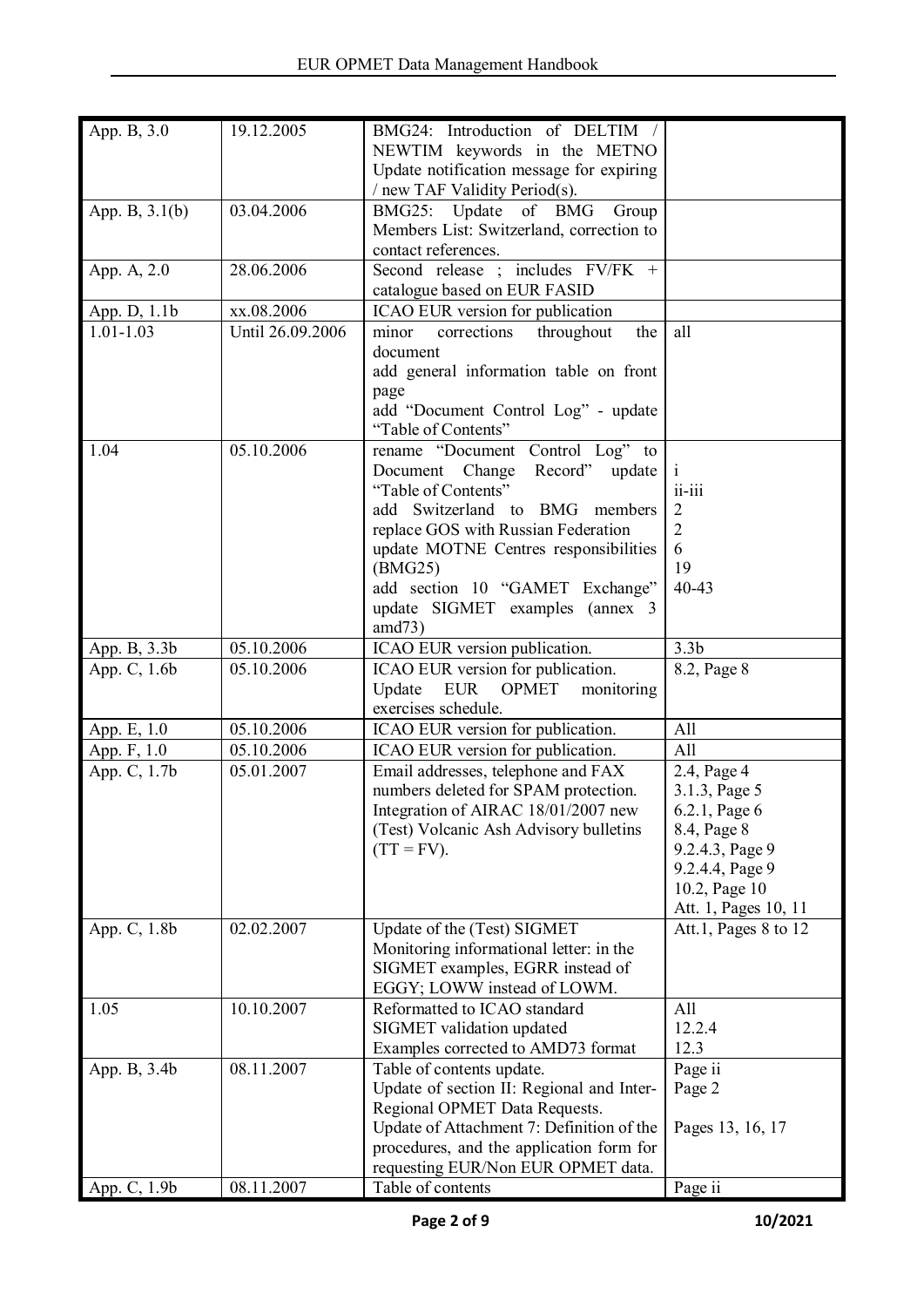|              |            | Update of the BMG monitoring exercises  | 8.2, Page 5                  |
|--------------|------------|-----------------------------------------|------------------------------|
|              |            | planning.                               |                              |
|              |            | Inclusion of monitoring for the London  | 8.4, Page 5                  |
|              |            | FV- Volcanic Ash Advisory messages      |                              |
|              |            | (ref.: AIRAC 27/09/2007 METNO).         |                              |
|              |            | Update of BMG monitoring period         | 2.4, Page 1                  |
|              |            | schedules in accordance with BMG30      | 3.1.4 Inserted, Page 2       |
|              |            | directives.                             | 7.1, Page 7                  |
|              |            | Insertion of Section 10. BMG WV-        | 10, Page 7                   |
|              |            | <b>SIGMET Monitoring.</b>               |                              |
|              |            | Inclusion of Attachment 3: Test FV- and | Att. 3, Page 12              |
|              |            | WV-SIGMET Bulletin formats, version     |                              |
|              |            |                                         |                              |
|              |            | BMG30 WP11 (France).                    |                              |
| App. B, 3.5b | 07.02.2008 | Schedule of AIRAC Effective Dates,      | Page 6, Page 1 I-2           |
|              |            | 2007-2010                               |                              |
| App. A, 2.1  | 07.03.2008 | Change of contact addresses             | Section 5                    |
| App. C, 2.0b | 13.03.2008 | Update EUR OPMET monitoring             | $\overline{7}$<br>Page       |
|              |            | exercises schedule.                     |                              |
|              |            | <b>Informational Letter SIGMET</b>      | Page<br>11<br>17<br>to       |
|              |            | Monitoring.                             |                              |
|              |            | Defining some formats used for VA       | Page 19 to 25                |
|              |            | testing.                                |                              |
| 1.06         | 22.04.2008 | Finalized by Regional Officer           | 2, 3                         |
| 1.07         | 01.11.2008 | <b>AMD74 TAF</b>                        | 15, 16, 25, 27, 30-32,       |
|              |            |                                         | $37 - 41$                    |
|              |            | Validation timers                       | 29                           |
|              |            | Problem Handling Procedure (PHP)        | 20, 46                       |
|              | 01.11.2008 |                                         |                              |
| App. A, 2.2  |            | Change of TAF validity $+$ editorial    |                              |
|              |            | correction                              |                              |
| App. B, 3.6b | 01.11.2008 | Contact persons updated                 | Page 7                       |
|              |            | FT updated in form                      | Page 13                      |
| App. C, 2.1b | 01.11.2008 | Bulletin numbering                      | 1.2 Page 1                   |
|              |            |                                         | 2.4 Page 1                   |
|              |            |                                         | 8.4 Page 5                   |
|              |            | Attachment 3: Test WV- and FV-          | Page 16 to 22                |
|              |            | SIGMET bulletin formats.                |                              |
| App. D, 1.2b | 01.11.2008 | TAF validity                            | Page 5, 7, 9, and 11         |
| App. E, 1.1  | 01.11.2008 | <b>Bulletin</b> headers                 | Page 2 and 4                 |
| App. A, 3.7b |            | Schedule of AIRAC Effective Dates,      | Att 3 Page 6.                |
|              |            | 2008-2011                               | I 5-9-10 Page 1, II 2.9      |
|              |            | Changes due to Transition from ROC to   | Page 2, Att 1 Page 5,        |
|              |            | <b>RODEX</b>                            | Att 4 Page 7, Att 5          |
|              |            |                                         | Pages $8-9$ , Att 6 Pages    |
|              |            |                                         |                              |
|              |            |                                         | $10 - 11$ , Att $71 - 2 - 3$ |
|              |            |                                         | Pages 12 till 17             |
| App. C, 2.2b | xx.03.2009 | Update EUR OPMET monitoring             | 8.2 Page 5                   |
|              |            | exercises schedule.                     |                              |
|              |            | Changes due to implementation of        | 1.2, $2.1 - 2.3$ Page 1;     |
|              |            | <b>RODEX</b>                            | 4.1, 6.2 Page 2; 6.3, 6.5,   |
|              |            |                                         | 6.9.2 Page 3; 11.1 Page      |
|              |            |                                         | 8                            |
| 1.08         |            | Changes due to Transition from function | iii,<br>1V                   |
|              |            | <b>MOTNE to EUR RODEX</b>               | 1, 3-9, 11-17, 20-25, 29     |
|              |            | Introduction Website BMG                |                              |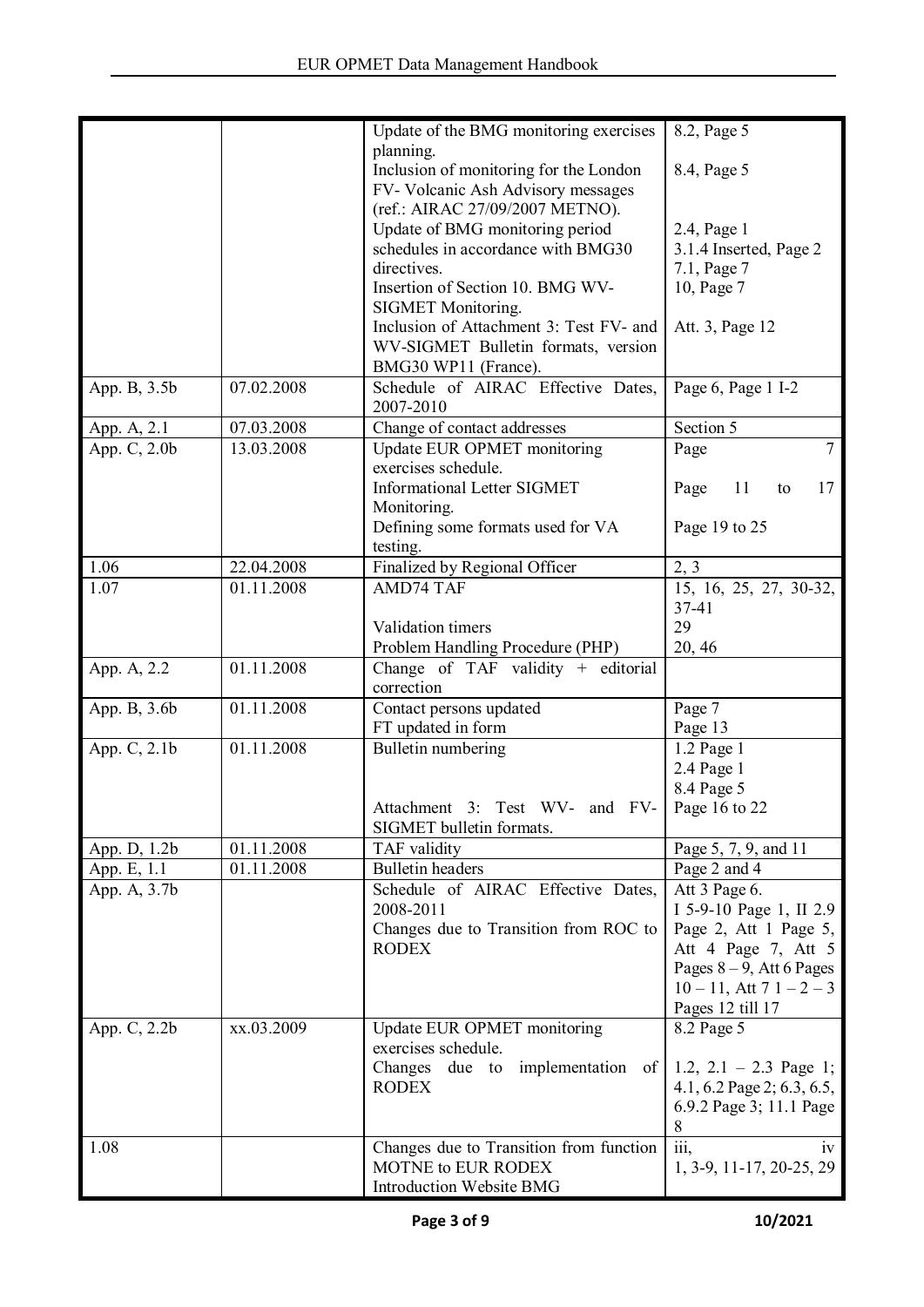|               |            | Appendix G removed                                             |                                                |
|---------------|------------|----------------------------------------------------------------|------------------------------------------------|
| App. C, 2.3   |            | WS/WV monitoring                                               |                                                |
| App. A, 2.3   | 23.07.2009 | Change due to transition from MOTNE to<br><b>RODEX</b>         | Section 2, page 6                              |
| App. E, 1.2   | 23.07.2009 | Changes due to RODEX                                           | Page 3,4,5,6,7 and 8                           |
| App. G, 0.1   | 20.01.2010 | Initial version                                                |                                                |
| App. G, 0.2   | 27.05.2010 | Updated after review by BMG/37                                 |                                                |
| App. A, 2.4   | 01.06.2010 | End of bulletin requests                                       | Mainly section 3.1                             |
| 1.09          | 10.12.2010 | BMG changed to DMG and Appendix C<br>updated                   | All<br>Appendix C                              |
| App. A, 2.5   | 10.12.2010 | <b>BMG</b> changed to DMG                                      | All                                            |
| App. B, 3.8   | 10.12.2010 | BMG changed to DMG                                             | All                                            |
| App. C, 2.4   | 10.12.2010 | BMG changed to DMG and Attachment 1                            |                                                |
|               |            | updated according to METG/20 final<br>report                   |                                                |
| App. E, 1.3   | 10.12.2010 | BMG changed to DMG and list of NOCs<br>updated                 | Page 6                                         |
| App. F, 1.1   | 10.12.2010 | BMG changed to DMG                                             | All                                            |
| App. A, 2.6   | 18.03.2011 | DB Catalogue no longer included in ICD                         | Sections $5 & 6$                               |
| App. G, 0.3   | 08.06.2011 | Updated for review by DMG/03                                   |                                                |
| App. G, 0.4   | 18.10.2011 | Updated after review at DMG/04                                 |                                                |
| 1.10          | 11.01.2012 | Inclusion of guidance on distribution of<br>AIREPs - Section 9 | $21 - 22$                                      |
| App. G, $0.5$ | 06.02.2012 | Addition of ROC Toulouse & ROC<br>London details               | Chapter 5, 6 & 7                               |
| 1.11          | 01.08.2012 | General update                                                 | Handbook<br>and<br>appendices A, B, C and<br>Ε |
| App. A, 2.7   | 01.08.2012 | New link for FASID MET 2A table                                | 5.1                                            |
| App. C, 2.5   | 29.08.2012 | Document circulation: DMG Website.                             | Page 3,                                        |
|               |            | Table OF CONTENTS Update.                                      | Page 2,                                        |
|               |            | Routine OPMET data monitoring: 3<br>days.                      | 3.1,                                           |
|               |            | Monitoring UA.                                                 | 6.3,                                           |
|               |            | The EUR OPMET monitoring exercises                             | 8.2,                                           |
|               |            | schedule.                                                      |                                                |
|               |            | SIGMET Monitoring Informational letter.                        | 9.1, ATT 1.                                    |
| App. C, 2.6   | 24.10.2012 | TABLE OF CONTENTS Update.                                      | Page 2,                                        |
|               |            | Document circulation: DMG Website.                             | Page 3,                                        |
|               |            | Introduction.                                                  | 1.,                                            |
|               |            | DMG EUR OPMET monitoring exercise                              | 2.,                                            |
|               |            | participation.<br>FASID MET2A instead of SADIS User            |                                                |
|               |            | Guide Annex 1.                                                 |                                                |
|               |            | DMG WS- and WV- SIGMET                                         | 3.,                                            |
|               |            | Monitoring Focal Point Invitation Letter                       |                                                |
|               |            | and result forms                                               |                                                |
|               |            | The EUR OPMET monitoring exercises<br>schedule.                | 9.,                                            |
|               |            | <b>SIGMET Monitoring Informational</b>                         | 9.1, 11:                                       |
|               |            | letter.                                                        | <b>ATTACHMENT 1.</b>                           |
|               |            | WS- and WV- SIGMET bulletin                                    | 12: ATTACHMENT 2.                              |
|               |            | monitoring results application form.                           |                                                |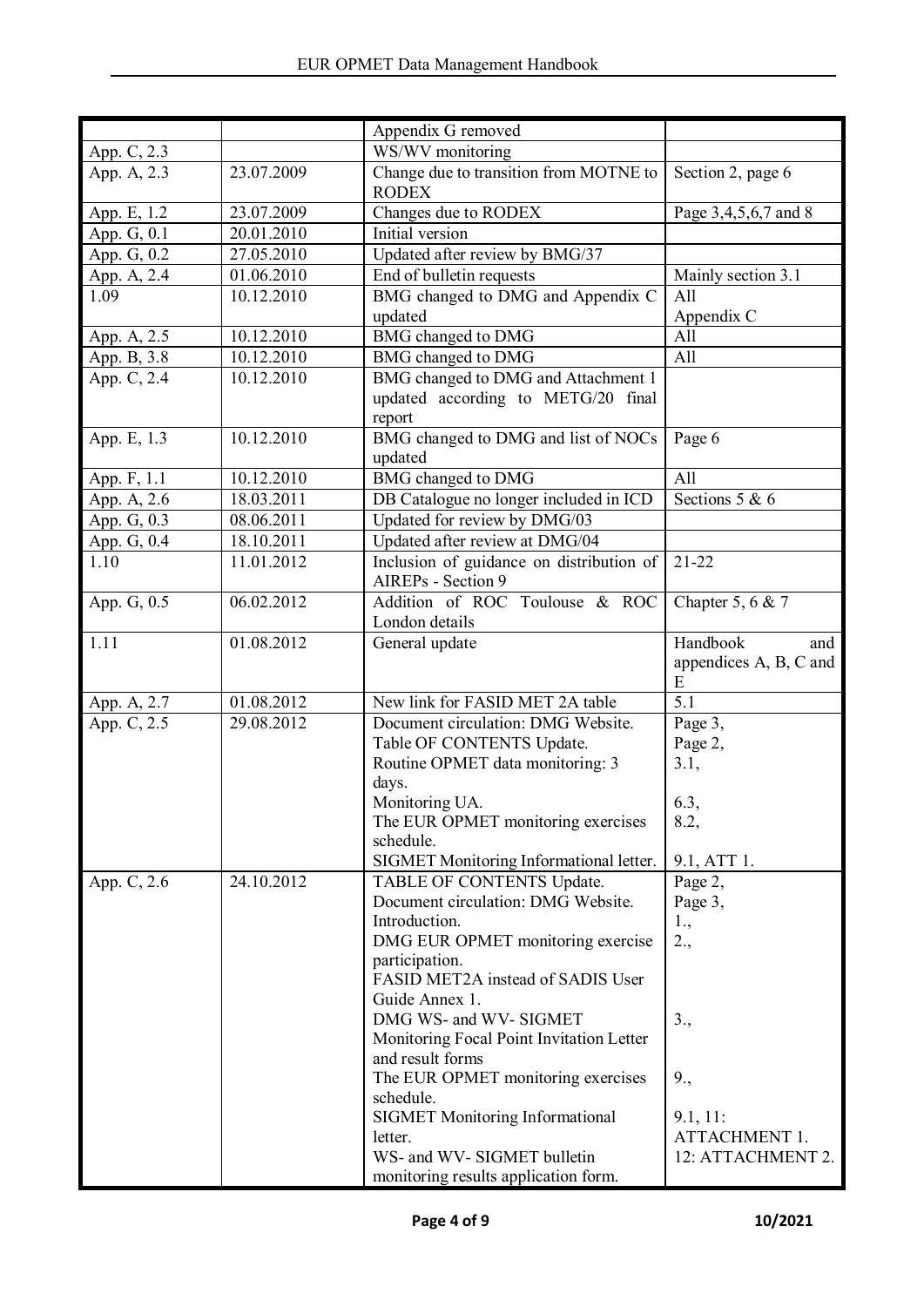| App. D, 1.3             | 24.10.2013 | Refreshment                                                                                                                                                                                     | General understanding<br>and cosmetics.                                                                                                                              |
|-------------------------|------------|-------------------------------------------------------------------------------------------------------------------------------------------------------------------------------------------------|----------------------------------------------------------------------------------------------------------------------------------------------------------------------|
|                         |            | SIGMET/AIRMET Annex 3 AMD 75<br>(implemented on $15/11/2012$ )                                                                                                                                  | In Section 4 Real Time<br>Monitoring:<br>- 4.2.4. Non-Routine<br><b>OPMET</b><br>Data<br>Requirements<br>$-4.3.$<br>Validation<br>Requirements<br>4.4. Output Format |
| App. E, 1.5             | 24.10.2013 | Update of routeings for OPMET data<br>distribution in accordance with<br>METG23:<br>PRESENT DISTRIBUTION MODES<br><b>FOR</b><br><b>ROUTINE</b><br><b>AND</b><br>NON-<br>ROUTINE OPMET BULLETINS | Attachment 1, Page 4                                                                                                                                                 |
|                         |            | RODEX RESPONSIBILITY AND<br>ADDRESS INFORMATION TABLE                                                                                                                                           | Attachment 2, Page 6                                                                                                                                                 |
| App. G, 0.6             | 24.10.2012 | Updates after review by DMG/07                                                                                                                                                                  |                                                                                                                                                                      |
| 1.12                    | 01.06.2014 | WIFS and SIGMET exchange                                                                                                                                                                        | Chapter 3.7.1 and 8                                                                                                                                                  |
| App. B, 3.9             | 01.06.2014 | <b>AIRAC</b> dates                                                                                                                                                                              | Section 6                                                                                                                                                            |
| App. A, 2.8             | 01.08.2015 | References to FTP sites removed                                                                                                                                                                 |                                                                                                                                                                      |
| 1.13                    | 01.09.2015 | FTP sites removed                                                                                                                                                                               | 3.5.5, 3.8, 11.4.8.1<br>9.1                                                                                                                                          |
|                         |            | Special air report examples<br><b>OPMET</b> timer values                                                                                                                                        | 12.2.6                                                                                                                                                               |
| App. F, 1.3             | 01.09.2015 | FTP removed and timeliness                                                                                                                                                                      | 2.3                                                                                                                                                                  |
| 2.00                    | 29.09.2016 | <b>DMG</b> Review for:<br>integration of ICAO<br>Annex<br>3<br>Amendments 76 till 78 introducing<br><b>IWXXM</b><br>EUR Doc 033<br>SADIS broadcast                                              | EUR Doc 018 main<br>handbook document                                                                                                                                |
| App. A, reset to<br>2.0 | 29.09.2016 | <b>IWXXM Request/Reply added</b>                                                                                                                                                                | All                                                                                                                                                                  |
| App. B, reset to<br>2.0 | 29.09.2016 | Replace references to FTP Servers for<br>public information by DMG Website                                                                                                                      | Document circulation;<br>4.3                                                                                                                                         |
|                         |            | ICAO Annex 3, Amendment 76-78<br><b>IWXXM OPMET Data updates; METNO</b><br>Updates for IWXXM.                                                                                                   | Section<br>1;<br>and<br><b>ATTACHMENT</b><br>7<br>EUR/Non-EUR<br><b>OPMET</b> Data Request<br>form.                                                                  |
|                         |            | <b>OPMET Requirements reference: FASID</b><br>MET2A and SUG Annex 1 replaced by<br>ICAO Table Met II-2.                                                                                         | 2.1.1, 2.2.11, Pages 7,<br>8, 17                                                                                                                                     |
|                         |            | EBBRYFYX to be EBBBYFYX<br><b>OPMET</b><br><b>METNO</b><br>Implementation                                                                                                                       | Pages 10, 15, 16, 17, 18<br>1.3.10                                                                                                                                   |
|                         |            | changes<br>Intro METNO Statement for changes to<br><b>METAR Observation Time.</b>                                                                                                               | Page 11; 2.2.10                                                                                                                                                      |
|                         |            | Publication of RODB Catalogues.                                                                                                                                                                 | Section 4                                                                                                                                                            |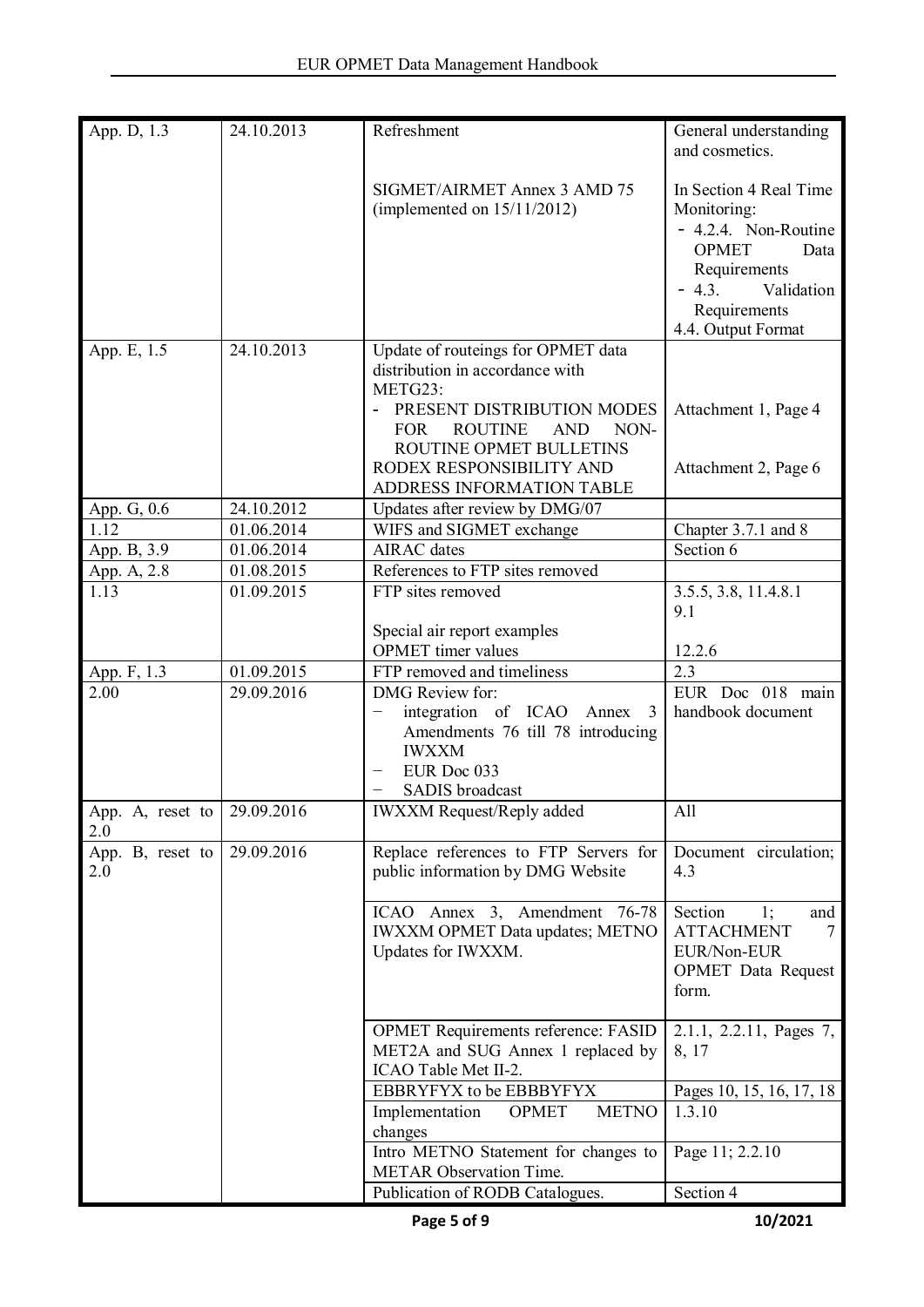|                    |            | METNO Distribution via AFS: AFTN                              | 1.3.8; Pages 11, 12, 13, |
|--------------------|------------|---------------------------------------------------------------|--------------------------|
|                    |            | and AMHS                                                      | 15.                      |
|                    |            | Co-ordinating EUR RODEX Centre for                            |                          |
|                    |            | data updates: DMG FP AMHS Address.                            | Page 10.                 |
|                    |            | <b>REQUEST</b><br><b>FOR</b><br><b>EUR/NON-EUR</b>            |                          |
|                    |            | <b>OPMET</b><br><b>DATA</b><br><b>FROM</b><br><b>CIVIL</b>    |                          |
|                    |            | AERODROMES OR FIR/UI: AMHS                                    | Page 16.                 |
|                    |            | Addresses.                                                    |                          |
| App. C, reset to   | 29.09.2016 | Adaption of SIGMET-Monitoring                                 | Several changes          |
| 2.0                |            | Procedure to replace the current                              | throughout the whole     |
|                    |            | procedure (filling in an EXCEL-sheet)                         | document                 |
|                    |            | by a procedure, allowing to automate the                      | Deletion of              |
|                    |            | monitoring.                                                   | Attachments 2 & 3        |
|                    |            | Inclusion of SPECIAL AIREP                                    |                          |
|                    |            | Monitoring.                                                   |                          |
|                    |            | Removal of WV-SIGMET Monitoring                               |                          |
|                    |            | information other than the one performed                      |                          |
|                    |            | during DMG-monitoring period                                  |                          |
| App. D, 2.0        | 29.09.2016 | Version number updated to match main<br>document              |                          |
|                    |            |                                                               |                          |
| App. E, 2.0        | 29.09.2016 | RODEX Area of Responsibility and                              | 4.2 AFTN Addressing      |
|                    |            | <b>AFTN</b> Addressing                                        |                          |
| App. F, 2.0        | 29.09.2016 | FASID and SUG annex1 changed to                               | All                      |
|                    |            | eANP TABLE MET II-2                                           |                          |
| App. G, 0.7        | 09.03.2017 | Updated for review by DMG/20                                  |                          |
| App. G, 0.71       | 20.06.2017 | Updated for review by DMG/21                                  |                          |
| App. G, 1.0        | 27.06.2017 | After review by DMG, production of                            |                          |
|                    |            | first official version to be presented to                     |                          |
|                    |            | METG/17 for adoption and incorporation                        |                          |
|                    |            | as an Appendix to the EUR Doc 018                             |                          |
| App. C, 2.1        | xx.07.2017 | Editorials                                                    | Section 1:               |
|                    |            |                                                               | Introduction;            |
|                    |            |                                                               | 3.1: timeliness instead  |
|                    |            |                                                               | of regularity            |
|                    |            |                                                               | Section 7: eANP          |
|                    |            |                                                               | instead of FASID; AFS    |
|                    |            |                                                               | instead of AFTN          |
|                    |            |                                                               |                          |
|                    |            | SADIS User Monitoring: LROM instead<br>of EHDB                | Section 2:               |
|                    |            |                                                               |                          |
|                    |            | Reduce number of OPMET Data                                   | Section 8.1: OPMET       |
|                    |            | Monitoring Exercises from two to one:                         | monitoring exercises     |
|                    |            | with reference to DMG21 Report.                               | schedule: table update.  |
| 2.1                | 08.08.2017 | Update of II "List of Acronyms"                               | Page vii of vii          |
| 3.0, including all | 22.09.2017 | Adopted by METG/27. As Ver. 3.0                               |                          |
| Appendices         |            |                                                               |                          |
| 3.1                | 16.01.2018 | Merging the main document and the<br>$\overline{\phantom{a}}$ | Whole document           |
|                    |            | appendices in one document with one                           |                          |
|                    |            | version number                                                |                          |
|                    |            | Merging "List of Acronyms" and                                |                          |
|                    |            | creation of new Appendix H                                    |                          |
|                    |            | Updating and rewording information                            |                          |
|                    |            | Adding appendix titles to header line                         | Whole document           |
|                    |            |                                                               |                          |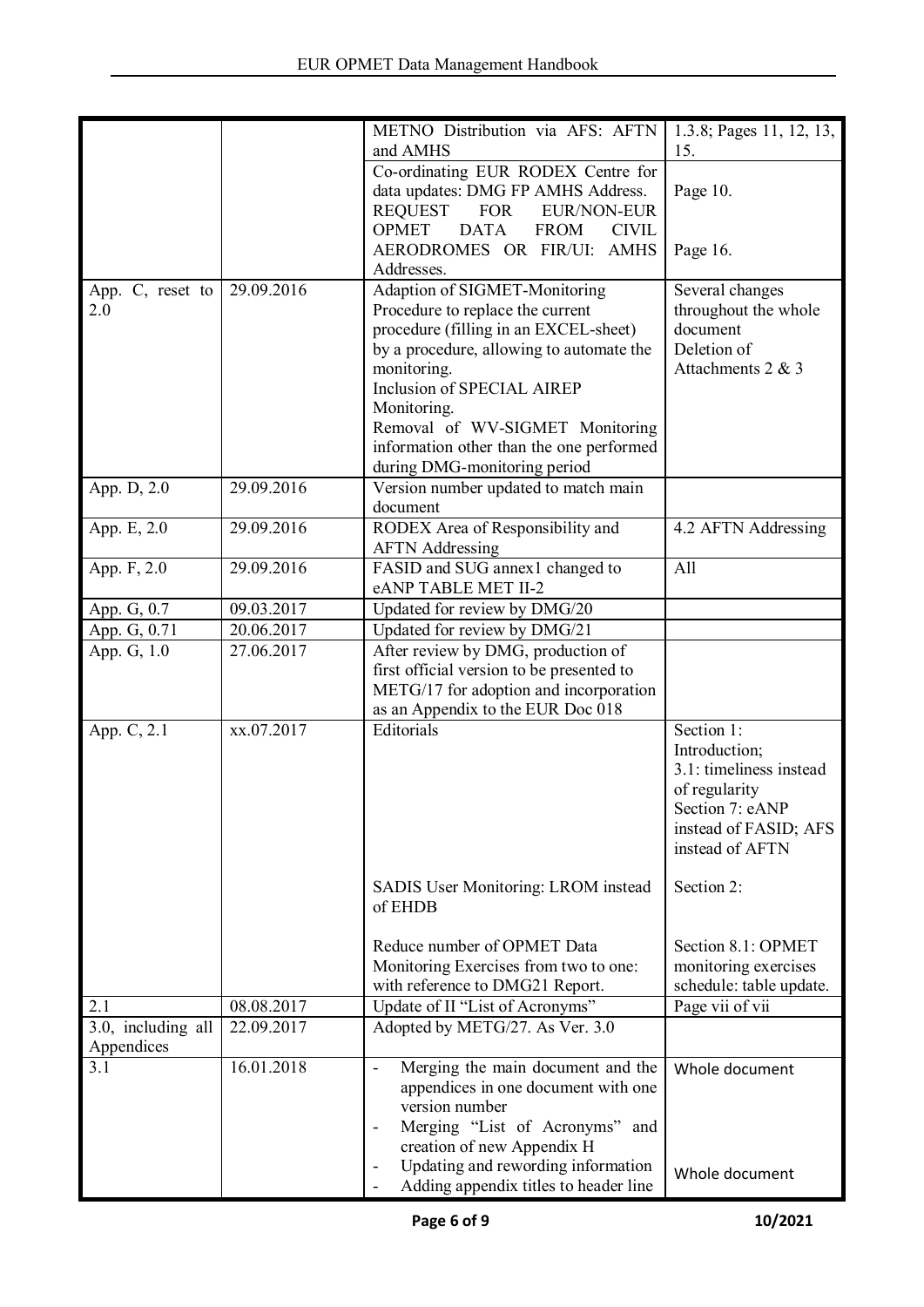| $\overline{\phantom{a}}$     | AFTN becomes AFTN over/via                                       |                           |
|------------------------------|------------------------------------------------------------------|---------------------------|
|                              | AMHS or AFS.                                                     | Whole document            |
|                              |                                                                  |                           |
| $\overline{\phantom{a}}$     | Clarifications requested by METG<br>participants: ref. DMG22-6-3 | Whole document            |
|                              | Action:                                                          |                           |
|                              | eANP Vol. II and Vol III<br>$\circ$                              | Whole document            |
|                              | Tables references.                                               |                           |
|                              | <b>DMG OPMET Monitoring</b><br>$\circ$                           |                           |
|                              | schedules.                                                       |                           |
|                              |                                                                  | C.1: Introduction         |
|                              | <b>IWXXM</b> Data awareness verses                               |                           |
|                              | TAC OPMET Data monitoring.                                       | <b>C.8.2: DMG EUR</b>     |
| $\blacksquare$               | Warning Message Monitoring                                       | <b>OPMET Monitoring</b>   |
|                              | exercise: invitation letter reference to                         | Periods Scheduled         |
|                              | the DMG website and Section 10                                   |                           |
|                              | copy of the invitation letter removed.                           |                           |
|                              |                                                                  |                           |
| $\overline{\phantom{a}}$     | Intro for the IWXXM data                                         |                           |
|                              | monitoring tool specs still to be                                |                           |
|                              | made.                                                            |                           |
|                              | Table of IWXXM data types                                        |                           |
| $\qquad \qquad \blacksquare$ | expected to be monitored added.                                  | C.5: TAC and IWXXM        |
|                              |                                                                  | OPMET data                |
| $\overline{\phantom{a}}$     | List of reference documents added.                               | monitoring tools          |
|                              |                                                                  |                           |
| $\blacksquare$               | Specs for TAC OPMET data                                         | Attachment 1 deleted.     |
|                              | monitoring only.                                                 | Procedure covered by      |
|                              |                                                                  | C.9                       |
|                              | Only syntax validation of data fields<br>of interest.            |                           |
|                              |                                                                  |                           |
|                              |                                                                  |                           |
|                              | Update Table WMO monitoring                                      |                           |
|                              | mode: Output Fields.                                             | D.1.2                     |
|                              |                                                                  |                           |
|                              |                                                                  |                           |
|                              |                                                                  |                           |
|                              |                                                                  |                           |
|                              |                                                                  |                           |
|                              |                                                                  | D.1.5                     |
|                              |                                                                  |                           |
|                              |                                                                  |                           |
|                              |                                                                  |                           |
|                              |                                                                  | D.2.1.2                   |
|                              |                                                                  |                           |
|                              |                                                                  |                           |
|                              |                                                                  |                           |
|                              |                                                                  | $D.2.5 - D.2.6 - D.4.2.3$ |
|                              |                                                                  | $-D.4.2.4$                |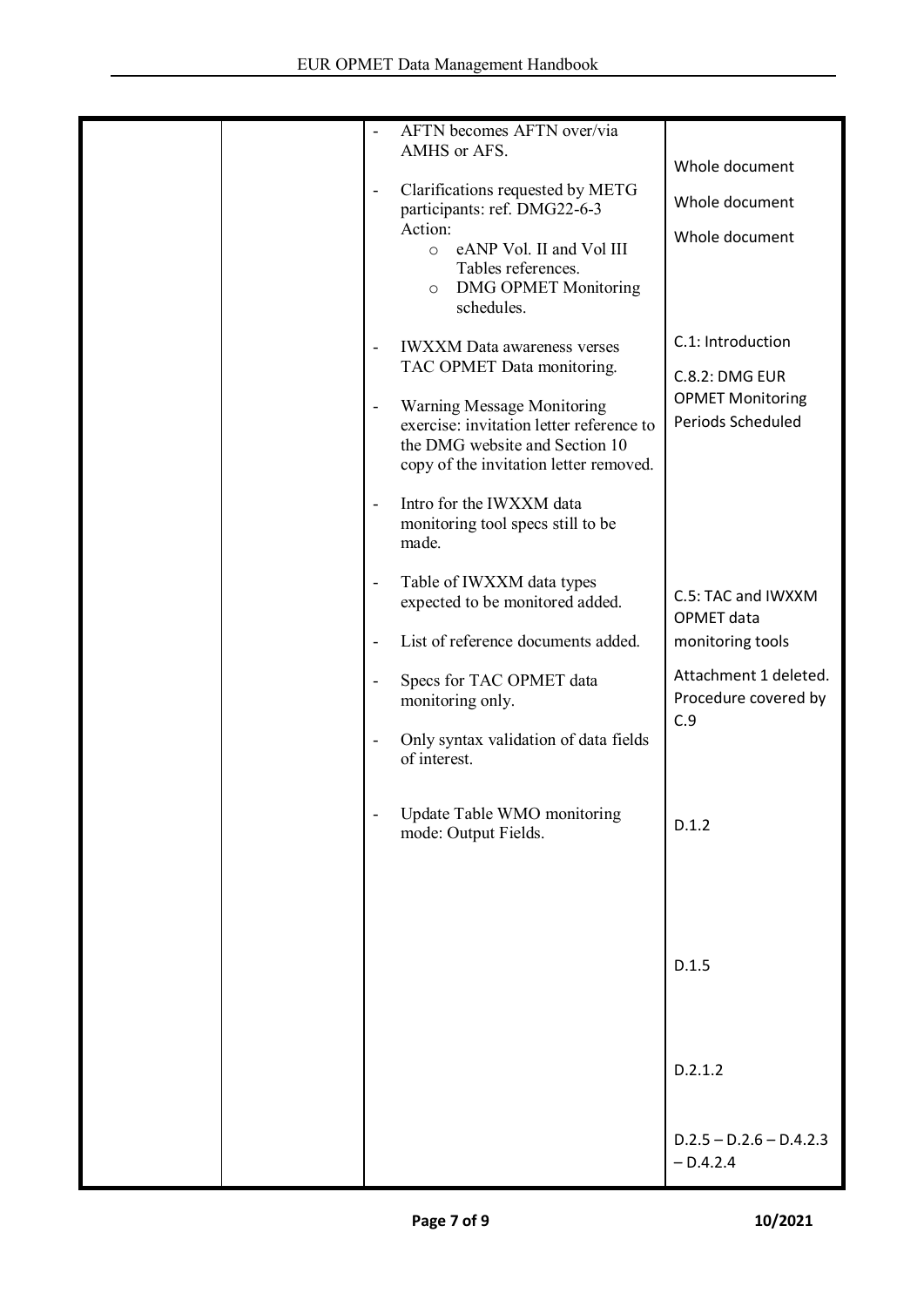|                |             |                                                                                                                                                                                                                                                                                                                                                                                                                                                                                                                                                                                           | $D.2.7.1 - D.3.2.4.1$                                                                                                                      |
|----------------|-------------|-------------------------------------------------------------------------------------------------------------------------------------------------------------------------------------------------------------------------------------------------------------------------------------------------------------------------------------------------------------------------------------------------------------------------------------------------------------------------------------------------------------------------------------------------------------------------------------------|--------------------------------------------------------------------------------------------------------------------------------------------|
|                |             |                                                                                                                                                                                                                                                                                                                                                                                                                                                                                                                                                                                           | D.2.8.8                                                                                                                                    |
| 3.2            | 24.05.2018  | Reviewed by DMG/24<br>Clarifications<br>$\circ$<br>Rewordings<br>$\circ$<br>Deletion of<br>the<br>WMO-<br>$\circ$<br>Gateway Function<br>Incorporation<br>of<br>SWX-<br>$\circ$<br>Advisories<br>Update in regard of allowed<br>$\circ$<br>usage of UIR in SIGMET<br>Adding general information<br>$\circ$<br>about the PHP<br>Removal of contact information<br>which will be hosted on ICAO Portal                                                                                                                                                                                      | Whole document                                                                                                                             |
| <b>Edition</b> | <b>Date</b> | <b>Comments</b>                                                                                                                                                                                                                                                                                                                                                                                                                                                                                                                                                                           | <b>Section/Pages affected</b>                                                                                                              |
| 9              | 18.09.2019  | Adopted by METG/29, incorporating the<br>following changes:<br>Decision to only use AFS<br>Removal of unstable URL-links to<br>ICAO & WMO documents<br>editorial<br>Several<br>changes<br>(corrections, rewording & additional<br>information)<br>Inclusion of the possibility to request<br>ARS and SWXA from RODB<br><b>Brussels</b><br>Clarification that answers to requests<br>for IWXXM data may contain<br>operational as well as non-operational<br>data<br>Introduction of monitoring IWXXM<br>$\overline{\phantom{a}}$<br>data<br>Updated description of calculation<br>methods | Whole document<br>Whole document<br>$\overline{a}$<br>Appendix A<br>Appendix A<br>Appendix D<br>Appendix F<br>$\qquad \qquad \blacksquare$ |
| 10             |             | Adopted by EASPG/2, incorporating the<br>following changes:<br>Editorial changes and inclusion of the<br><b>ROC</b><br>Moscow<br>new<br>(where)<br>applicable)<br>Removable of VAG to be issued by<br>VAACs during Warning Monitoring<br>Exercises<br>Update of format for providing<br>warning monitoring results                                                                                                                                                                                                                                                                        | Whole document<br>$\blacksquare$<br>Appendix C<br>$\overline{\phantom{a}}$<br>Appendix C                                                   |